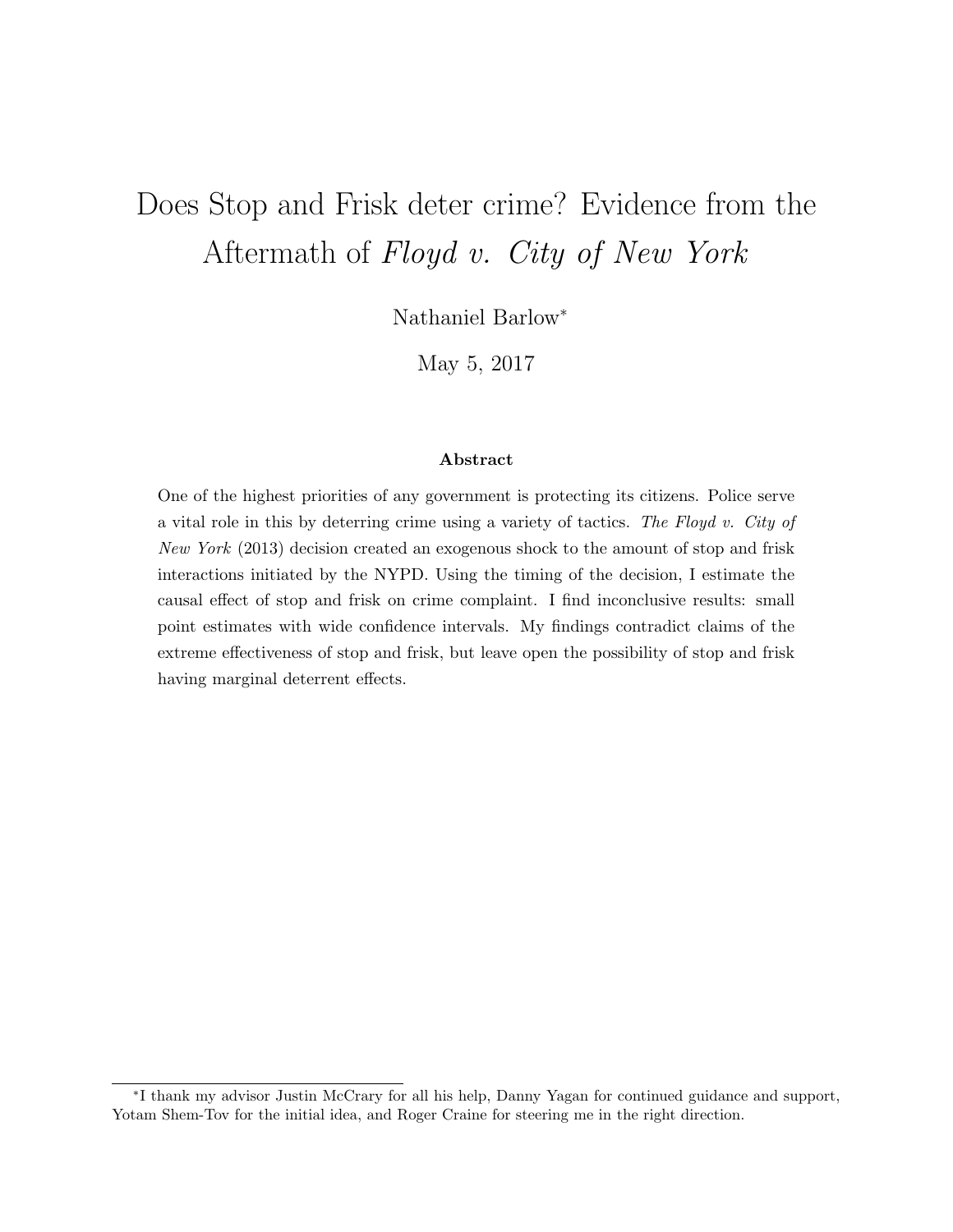## I Introduction

Crime deterrence theory centers on the idea that rational individuals must make a choice whether to commit a crime or not. Gary Becker (1968) birthed the utility maximization model of crime and paved the way for further models such as Ehrlich (1973) and Lee and McCrary (2009). One of the principal considerations all these models include is the likelihood that the individual will be caught. The individual's utility of crime is inversely related to her chances of repercussion. Police presence and tactics serve as the fundamental vehicle for affecting the individual's chances of being caught.

The main issue researchers face when moving from models to empirics with crime is simultaneity bias. Areas of high crime are likely to deploy more police officers and utilize stricter tactics. This would lead to finding an erroneous positive effect of police on crime. To correct this problem, researchers have looked to quasi-experimental designs starting with Levitt (1997), who used the timing of mayoral and gubernatorial elections as instruments. However, Justin McCrary (2002) later found an error in Levitt's paper thereby removing the statistical significance. Nevertheless, Levitt (1997) laid a sturdy foundation for further research. For example, Di Tella and Schargrodsky (2004) and Klick and Tabarrok (2005) bolstered the existing literature with their robust analyses of the effect of exogenous shocks to police presence in response to terrorist attacks.

In this article, I estimate the causal effect of the police procedure of stop and frisk in New York City. I continue in the quasi-experimental tradition and exploit the timing of the court decision for Floyd v. City of New York (2013). On August 12, 2013, a federal judge found the New York City Police Department guilty of racially biased and unconstitutional stops. What followed was a precipitous decline in the number of stops initiated by the NYPD, from 532,911 in 2012 to 191,851 in 2013. The presiding judge, Shira Scheindlin, repeatedly stated that the case was "not about the effectiveness of stop and frisk in deterring or combatting crime." This coupled with the substantial decline in stops immediately after the decision make it an appropriate natural experiment. The mechanism by which stop and frisk theoretically deter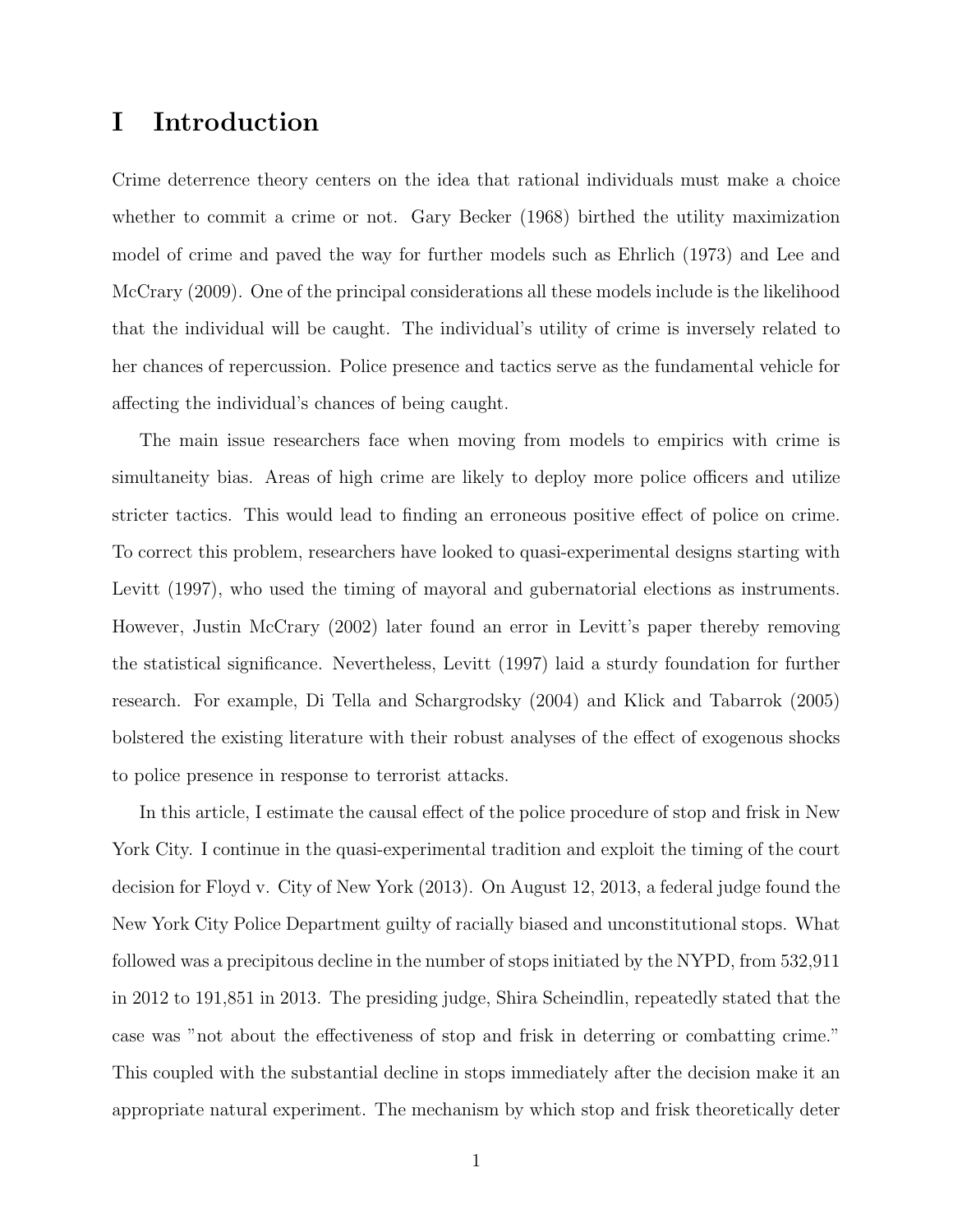crime is very similar to that of police presence. If the individual perceives the increased activity of the police by way of stop and frisk, she may forego criminal activity due to higher risk of being caught. However, even if the individual does not perceive any change in likelihood of consequence, she may just be stopped prior to committing a crime and either be arrested or sufficiently deterred by the experience. Though given the high-profile nature of the case and the significant reduction in stops, it is likely that the majority of New York City residents were aware of some degree of change to stop and frisk procedure.

I collected information on every stop recorded by the NYPD between 2003 and 2015 as well as precinct level crime complaints for New York City. I then estimated the effect of stop and frisk on crime complaints. My results show negligible effects of stop and frisk on all forms of crime, from major felonies to misdemeanors. To my knowledge, there have been no previous quasi-experimental studies on the deterrent effects of stop and frisk, though Rosenfeld and Fornango (2014) estimated the effects without an instrument; the literature surrounding stop and frisk focuses on the issue of racial bias (Gelman, Fagan, Kiss 2007). However, a recent study from Chandrasekher (2016) analyzes the police slowdown in New York City in 1997 and connects it to broken windows theory. She finds a moderate increase in minor crimes and a small increase in serious crimes resulting from the slowdown. Her paper is also noteworthy given that she analyzes the effect of an exogenous decrease rather than an increase like so much of the existing literature. On the other hand, Rozema and Schanzenbach (2016) assess the signal strength of civilian allegations on police misconduct in Chicago, linking to the civil complaint feature of the Floyd decision. They find a strong signal from civilian allegations both in terms of litigation and in-house departmental allegations. I believe my estimates can bridge a gap between crime deterrence and citizen complaints.

The remainder of the paper is organized as follows. Section II describes the data sources used in this article. Section III describes the methodology of stop and frisk and details of the Floyd v. City of New York case. Section IV details the econometric framework and my results and economic interpretation. Section V concludes.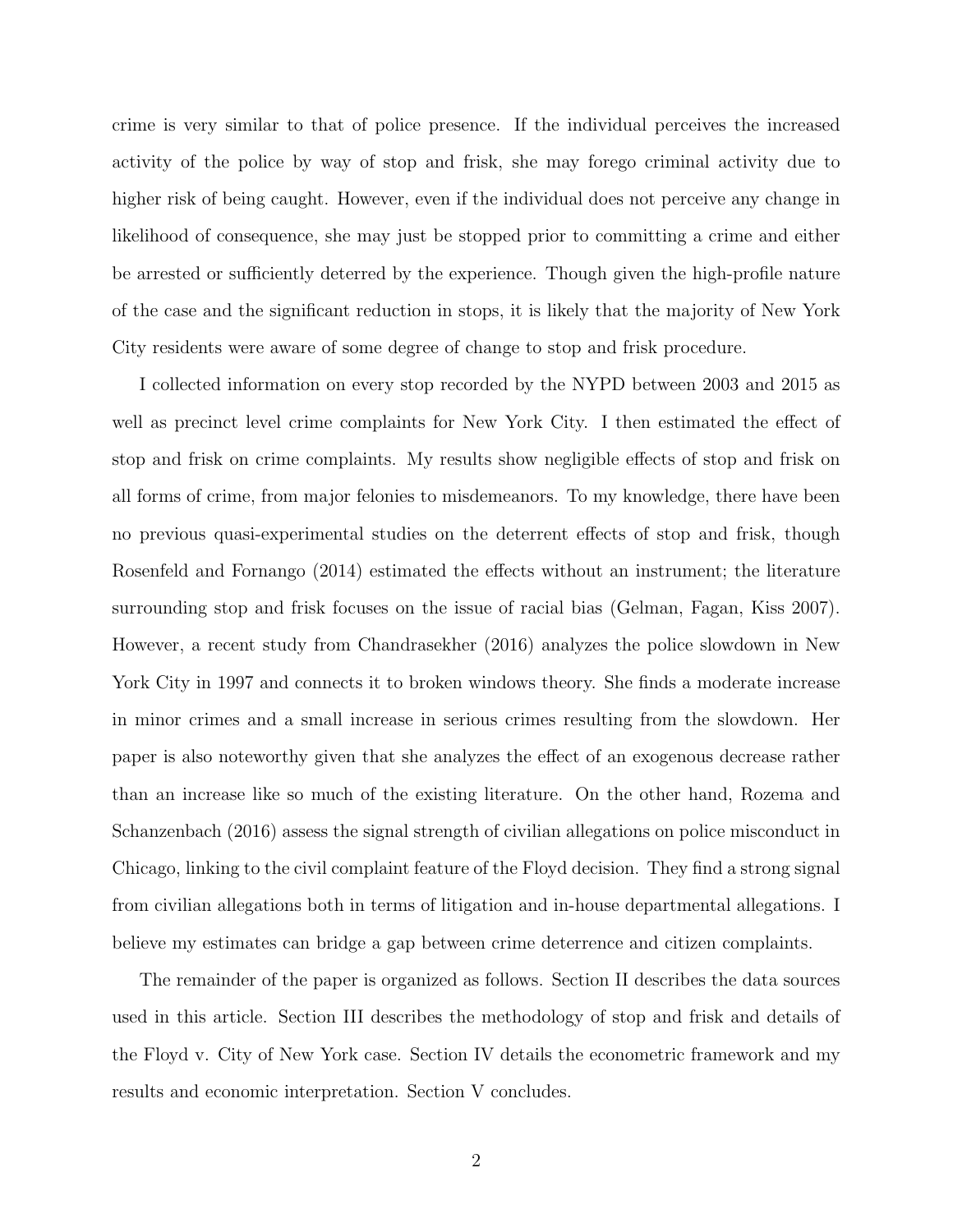## II Data

The NYPD has made recent records of stop and frisk encounters available to the public. I make use of all the available data, an unbalanced panel stretching from January of 2003 to December of 2015. A total of 5,047,350 stops across all 76 precincts are recorded in the 13-year span. The data comes from UF-250 forms filled out by police officers after they have made a stop. The officers make note of a variety of variables on the form including precinct, race of the individual stopped, suspected crime, whether the individual was frisked, etc. It is worth noting that there is inherent bias found in the UF-250 form; only the police officer's side of the story is necessarily told. This limits the use of this dataset, especially the subjective measures such as the suspected crime. For my main analysis, I only employ discrete counts of stops per precinct though the other variables may prove useful in further analyses. I also collected data on crime complaints at the precinct level. Annual crime complaints totals are available for all 76 precincts from 2000 to 2015, though I only use the data from 2003 on. Each precinct's annual report contains totals for individual crimes as well aggregates for three crime classifications: major felony, non-major felony, and misdemeanor. Due to the wide variance between precincts and very small totals for certain crimes, such as murder, I focus my analysis on these three aggregates.

Figure 1 depicts the time series for stops and crime complaints aggregated over precincts from 2003 to 2015. The vertical line corresponds to the timing of Floyd v. City of New York (2013). From this figure, no discernible relationship between stops and crime complaints is revealed. It is worth noting that graphics of this style have been used by various media sources as proof that stop and frisk is not effective though they are of course insufficient. Figure 2 plots stops against crime complaints for all years and precincts; each circle represents one precinct for one year. A noisy, but distinguishable positive relationship is revealed supporting the assumption that more stops are carried out in precincts with higher crime rates.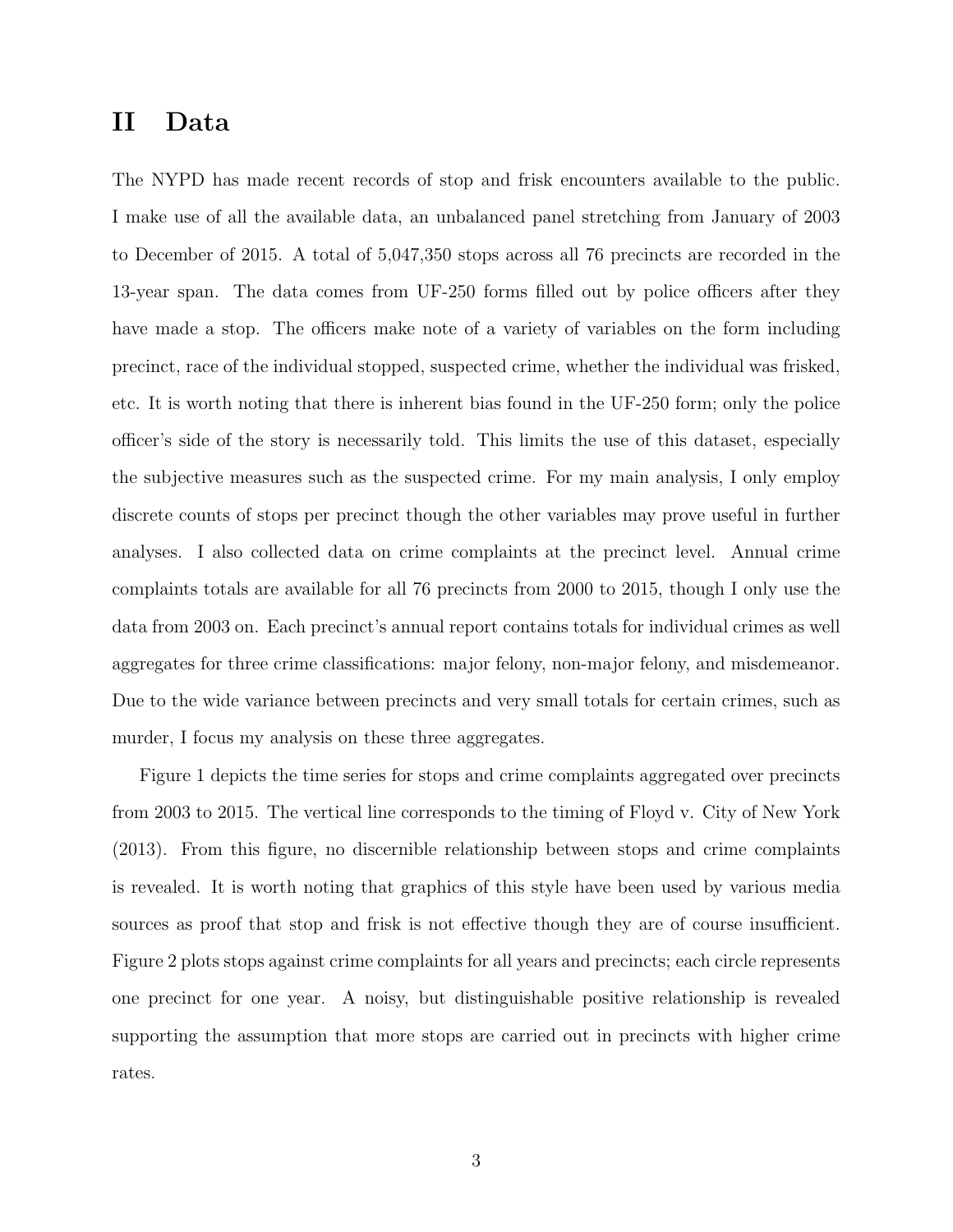## III Stop and Frisk and Floyd v. City of New York

New York City has seen a considerable decline in crime in the last 30 years, like much of the United States. One of the most popular theories about the cause of this decline is stricter police practices, especially in New York City. Rudy Giuliani was mayor for most of the 1990s and a main goal of his administration was a crackdown on crime through the channel of a "zero tolerance" policy. Giuliani brought in William Bratton in as Police Commissioner who overhauled the NYPD, making use of CompStat, a statistical tool as well as methodology for fighting crime, as well as the controversial "broken windows" theory. In this section I discuss the institutional and historical background of stop and frisk as well as the core details of the Floyd v. City of New York case.

#### III.A Compstat

Compstat at its core is not linked to any particular ideology of crime. It prioritizes databased policing, tracking what crimes are committed and where. It is also intended to promote accountability and organized leadership. The program was the result of Bratton and his lieutenants' desire to prove that police could affect crime (Weiburd et al 2003). However, Compstat also brought with it large department meetings where precinct statistics were projected on a screen and police chiefs were questioned about their methods. This has the obvious potential to create perverse incentives to either lie about statistics or conduct poor police work. If an officer needs to meet a strict, or even implied quota for arrests, he may feel pressured to make an unsubstantiated arrest. Indeed, this issue was brought up in the Floyd case. Focus on quantitative results may affect qualitative results perhaps reducing police effect on crime. Weiburd et al (2003) caution that Compstat has become "shorthand" for all the issues found in the post-Bratton NYPD. Bratton enacted a top-down reconstruction of the department and thus it is difficult to ascertain the effects of Compstat itself on the overall trend of the NYPD.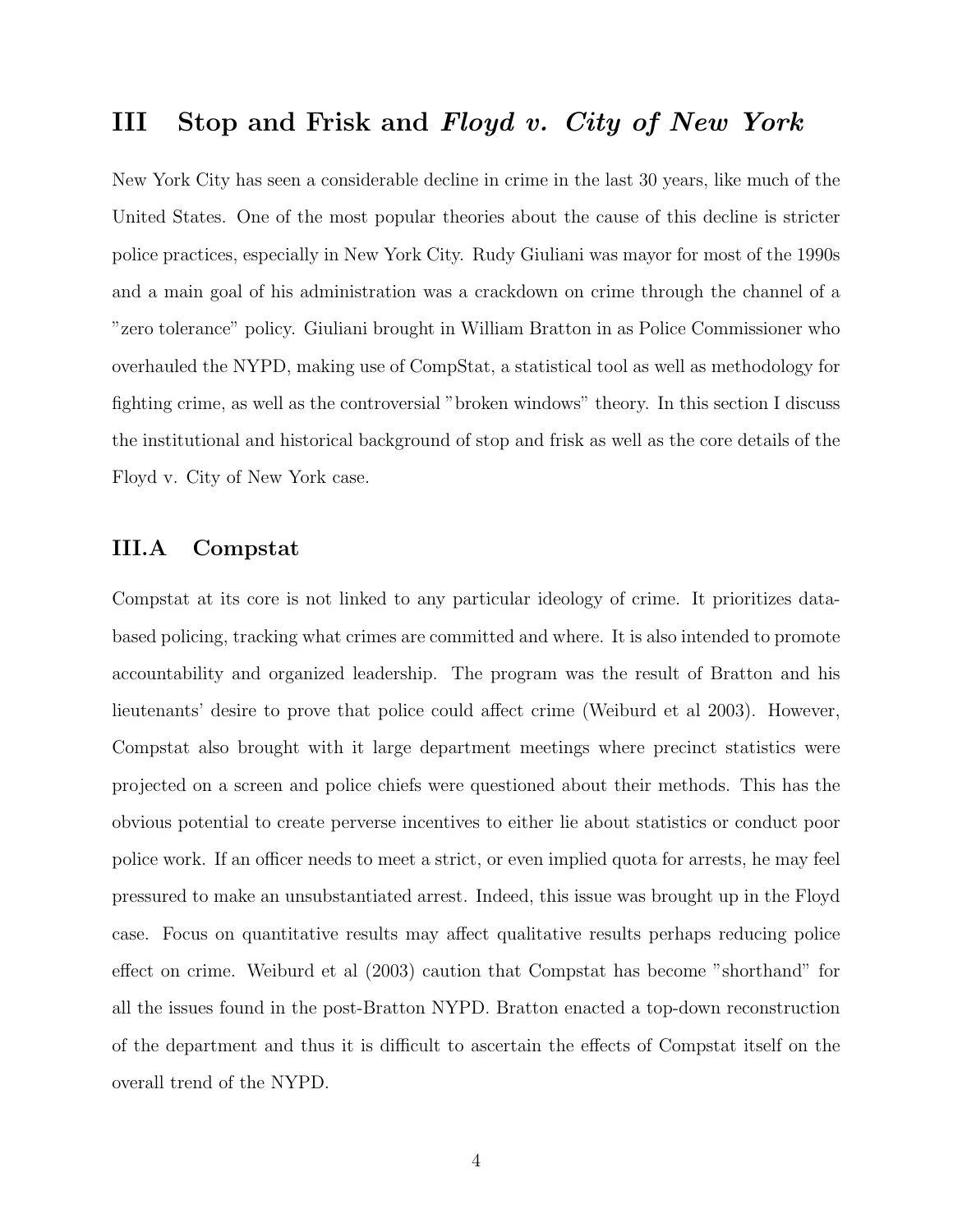#### III.B Broken Windows

Corman and Mocan (2002) note that at a press conference on February 4, 1998 Giuliani asserted that broken windows theory had become "an integral part of [New York City] law enforcement strategy." The theory featured prominently in Giuliani and Bratton's crime regime, but it predates their initiative. Broken windows theory comes from an article entitled Broken Windows: The police and neighborhood safety written by George Kelling and James Wilson (1982). The name comes from the idea that if a broken window is not repaired, the rest of the windows in the building will soon follow suit. The broken window sends a signal that the neighborhood is untended and disorderly, leading to more disorder. While Kelling and Wilson state that ensuing crime is not "inevitable," they strongly suggest crime, even serious crime, follows the disorder and that combatting low-level crimes deters all crime. They also posit that the disorder of a broken window leads to community decay. Police officers on foot, rather than in a vehicle, engage with the community and have a closer connection to its inhabitants. The community is more united and more resistant to crime. Residents feel more comfortable informing the police of potential wrongdoing and feel safer, even if crime rates have not declined. The article often prioritizes residents' perception of safety over their actual safety (as measured by crime rates). Clearly individuals' expectations and perceptions are nontrivial, however given scarce police resources, actual crime decline must be the focus of the police.

The main shortcoming of broken windows theory is its lack of empirical backing. The article relies heavily on anecdotal accounts and very limited psychological experiments. Considering Becker's model of crime deterrence (1968), the way that broken windows could work is that an individual may perceive his likelihood of being caught for a serious crime has increased due to a crackdown on low-level crimes. This is similar to how stop and frisk may deter crime in Becker's model; individuals see increased stops as increasing their likelihood of being caught for all crime. Corman and Mocan (2002) test broken windows theory by analyzing the effect of misdemeanor arrests on other crimes. They find evidence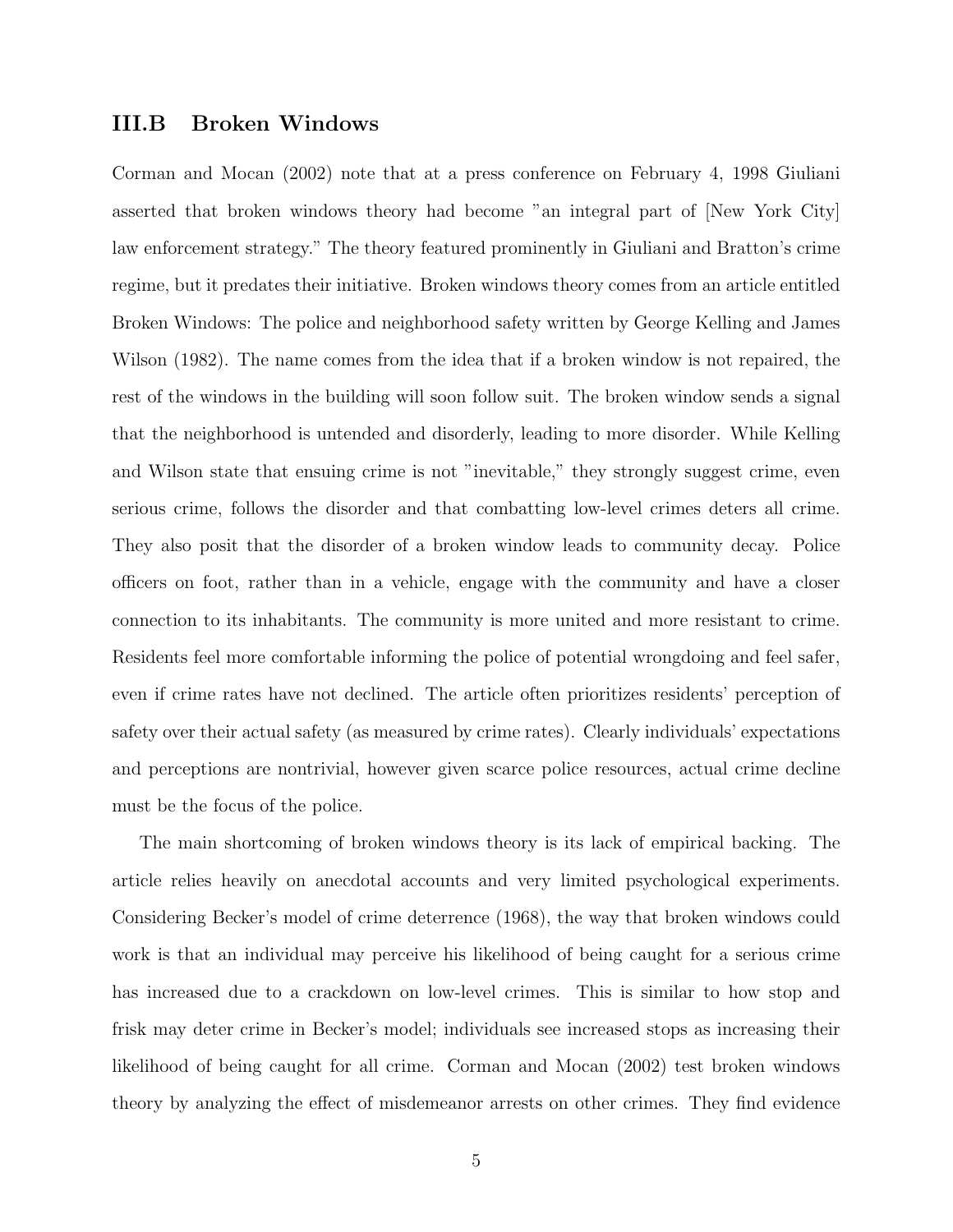that misdemeanor arrests decrease motor vehicle and robberies, but have no effect on other crimes. Thus there is some evidence of spillover from one crime to the next, but little to suggest serious crimes are held in check by fixing broken windows.

## III.C Floyd v. City of New York (2012)

Floyd v City of New York (2013) was a landmark case dealing directly with stop and frisk. It came as the climax of decades of tension and legal action in response to perceived racial bias in NYPD tactics. The plaintiffs claimed that the way in which the NYPD utilized stop and frisk infringed on their constitutional rights of both the Fourth and Fourteenth Amendments: stops were not based on probable cause (Fourth Amendment) and violated "equal protection" under the law (Fourteenth Amendment). The use of stop and frisk has been confirmed as constitutional several times, most notably the first time in Terry v. Ohio (1968) when the Supreme Court decided that reasonable suspicion not probable cause was necessary to validate a stop. The plaintiffs in the Floyd case did not dispute the constitutionality of stop and frisk, but rather the way it was carried out by the NYPD.

The presiding federal judge ruled in favor of the plaintiffs based on a varied set of evidences, which was mostly anecdotal, but had some empirical elements. Jeffrey Fagan provided expert testimony for the plaintiffs; he performed various statistical analyses of stop and frisk particularly in relation to race demographics and success rates. He found that 6% of stops resulted in arrest, 6% resulted in summons, and 1.5% of frisks found weapons. He also found that 52% of the persons stopped were black, 31% were Hispanic, and 10% were white compared to New York City's overall demographic of 23% black, 29% Hispanic, and 33% white. While Fagan's analysis uncovers a myriad of unsettling statistics, his regressions analyzing racial bias are slightly misinterpreted. He uses relevant controls like police patrol force and socioeconomic status, but he does not implement any quasi-experimental design and thus cannot avoid simultaneity bias. Given that the results were used as evidence of a breach of the Fourteenth Amendment, I can assume a causal inference was made, however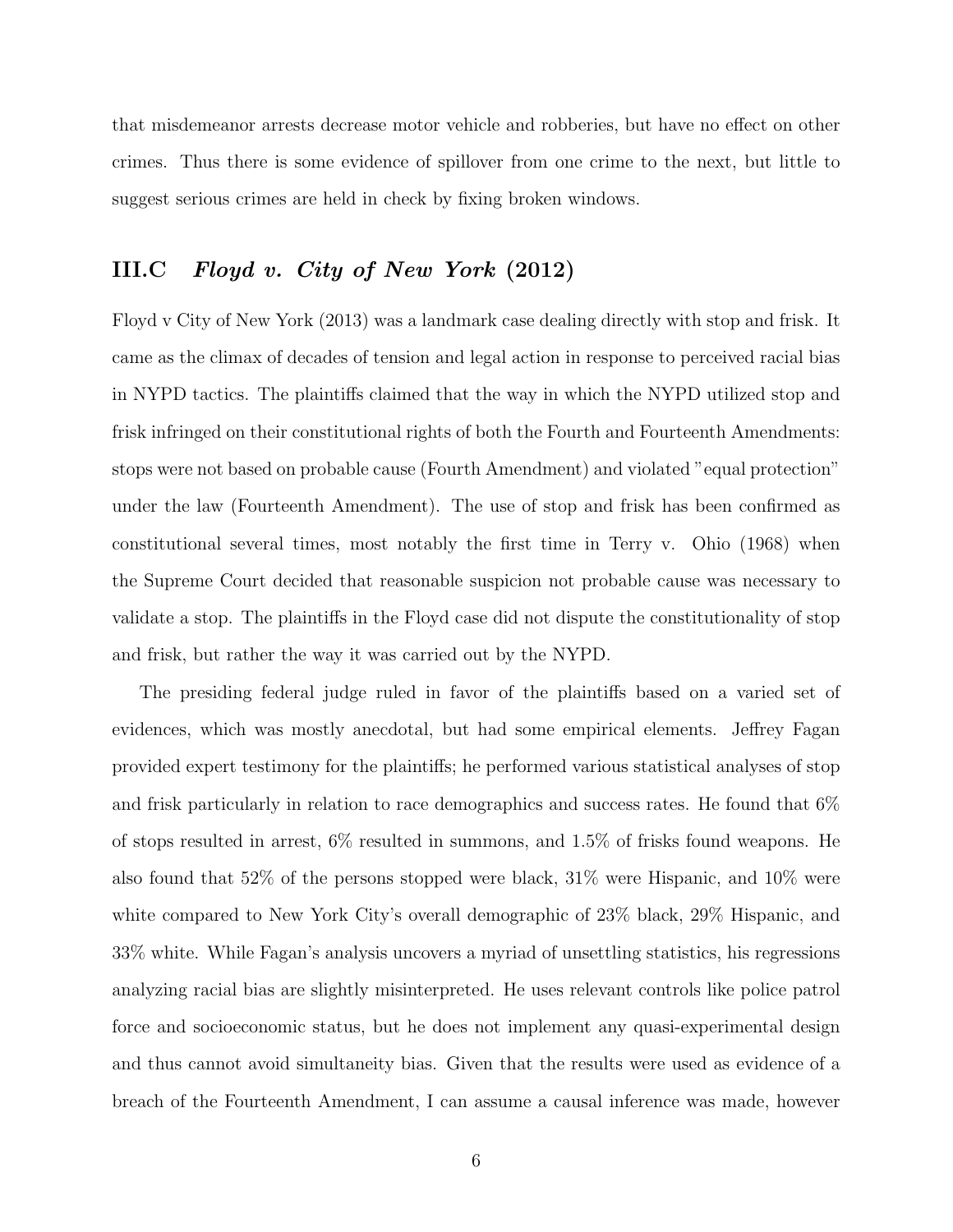the regressions provide insufficient proof (at least econometrically) for said inference.

Perhaps the most relevant facet of the case to this article is the claims of the decline in quality of stops in relation to the rapid increase in quantity of stops. Judge Scheindlin mentions in her decision that, "Between 2004 and 2009, as the number of stops per year soared from 314,000 to 576,000, the percentage of UF-250s on which the officer failed to state a specific suspected crime rose from 1% to 36%." In that same period, the most oft checked reasons for a stop were "Furtive Movements" and "High Crime Area," both of which are vague and hardly constituting "reasonable suspicion." From witness testimony and NYPD records, Judge Scheindlin found evidence that amount of UF-250 completed by a unit is a measure of performance and that commanders were questioned about this measure at Compstat meetings. If the number of stops performed was inflated either artificially or by a reduction in quality, the effect on crime may have been diluted. Individuals may assume diminishing marginal likelihood of being caught and thus not respond to increases in stop activity.

## IV Effect of Stop and Frisk on Crime

My goal is to identify the causal effect of stops on crime complaints utilizing the timing of the Floyd v. City of New York (2013) case as an instrument. I present regression estimates for the effect of stops on crime and stop elasticity of crime for the three categories of crimes: major felonies, non-major felonies, and misdemeanors. I then present estimates using data from 2010 onward as a robustness check. Finally I discuss the economic interpretation of my results.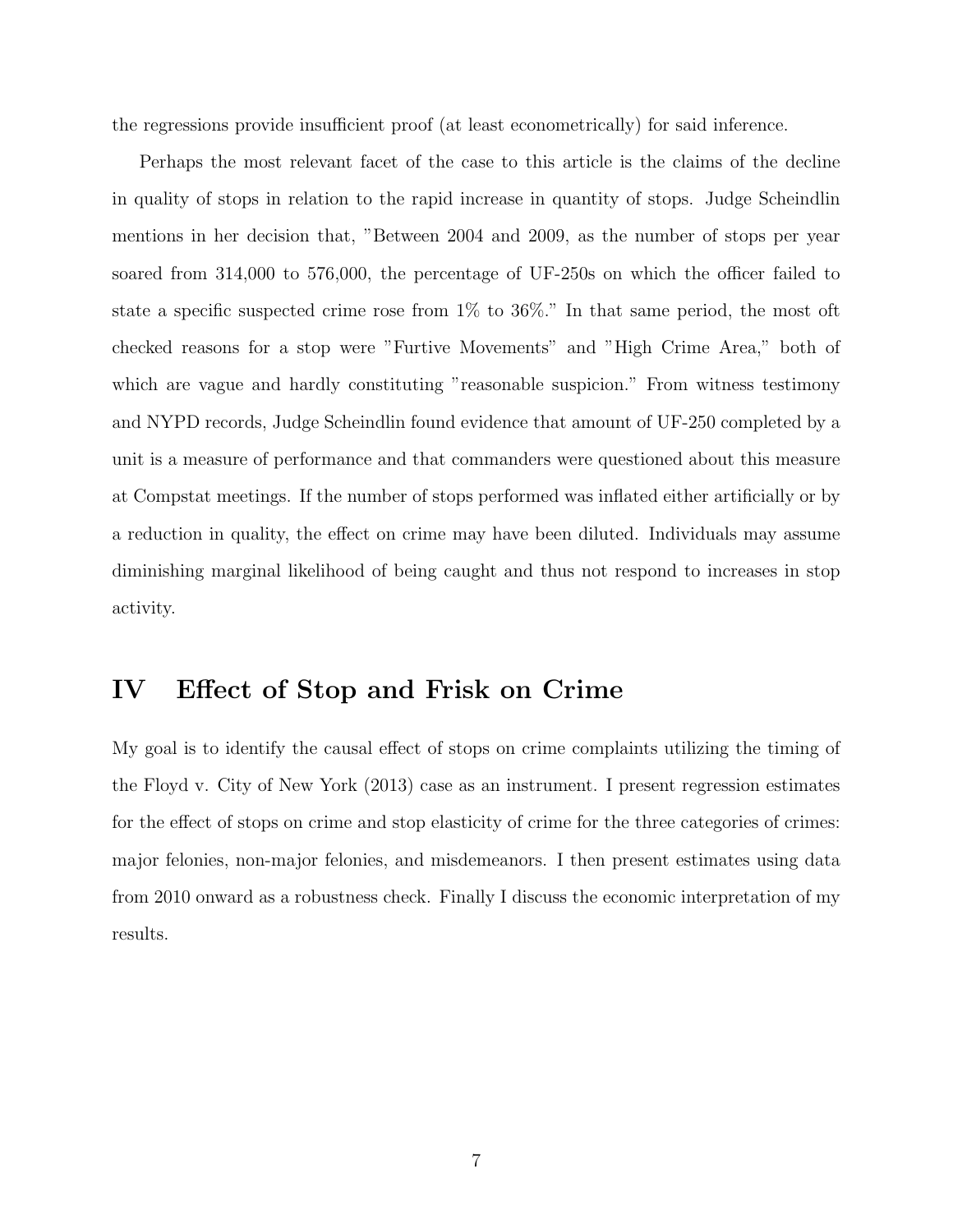#### IV.A Results

Table 1 compiles the estimates for a variety of regressions including the following fully specified instrumental variable (IV) regression:

$$
STOP_{it} = \gamma POST_i + X_i' \alpha + \epsilon_{it} \tag{1}
$$

$$
CRIMECOMPLAINT_{it} = \beta STOP_{it} + X_i' \delta + \eta_{it}
$$
\n(2)

Where  $STOP_{it}$  denotes number of stop and frisk interactions recorded in precinct i in year t,  $POST_i$  denotes an indicator for year t being 2013 or later,  $X_i'$  denotes a vector of control variables that includes up to a quadratic polynomial in year as well as a full set of precinct dummies. The coefficient  $\beta$  is my main statistic of interest; it represents the mean effect of an increase of one stop on crime complaints.

Each regression incudes precinct effects, while each column increases the order of the year polynomial by one starting with zero in Column 1. Columns 4 through 6 mimic the specifications of the previous columns, but with the added IV design. As is anticipated, Column 1 shows significant positive coefficients for misdemeanors and non-major felonies, but precinct effects alone move the point estimate negative for major felonies. The fully specified model is represented in Column 6 and the results are inconsistent across different crimes. Stops are estimated at insignificantly reducing major felonies with a coefficient of -.0079 and standard error of .0066. The coefficients for both misdemeanors and non-major felonies are significant, but have different signs, at .0562 and -.0216 respectively.

Table 2 reports the same regressions as Table 1, but using the annual growth rates of stops and crime complaints instead discrete counts, thus the reported coefficients are stop elasticities of crime. The reported elasticities in Column 1 are all positive for the simple OLS regressions, but the elasticity for major felonies is not significant. Moving to the fully specified model in Column 6, none of the coefficients are significantly negative. The estimate for major felonies is significantly positive at .0811, while the estimates for misdemeanors and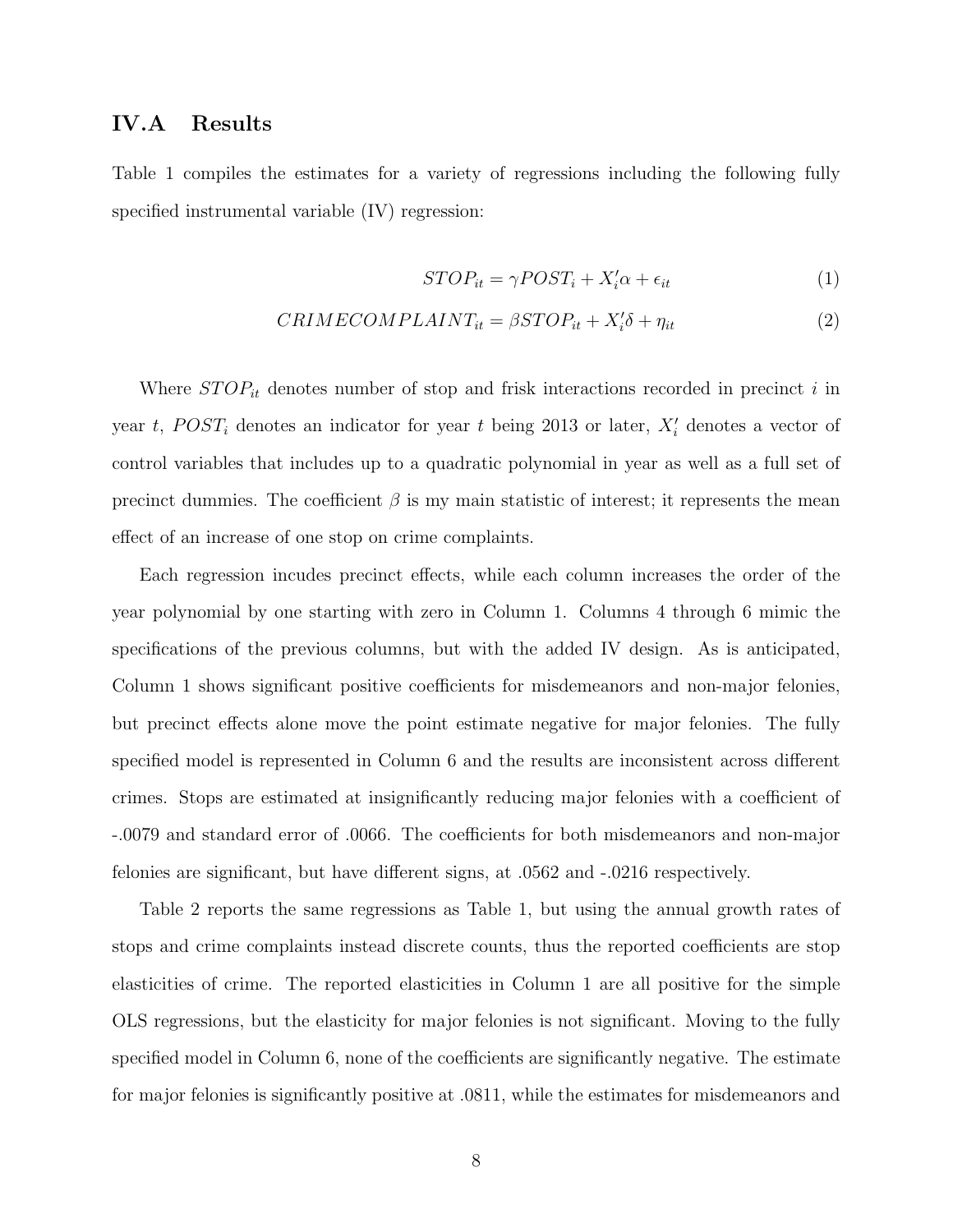non-major felonies are both insignificant, -.0018 and .0127.

#### IV.B Robustness

As the time series of Figure 1.B and 1.C reveal, major and non-major felonies decline significantly before plateauing after 2010. One possible concern is that the POST instrument is just an indicator for after the decline, not after the Floyd case. Tables 3 and 4 report the estimates from a robustness check I conducted repeating the regressions from Tables 1 and 2, but only using data from 2010 and later. None of the estimates for frequencies in Column 6 of Table 3 are significantly different from zero: .0022 for major felonies, .0040 for misdemeanors, and -.0044 for non-major felonies. Furthermore, compared to their counterparts in Table 1, the estimates are all substantially smaller in absolute magnitude. The estimates for elasticities found in Column 6 of Table 4 are all very similar to the corresponding estimates in Table 2. The estimated elasticities for major felonies, misdemeanors, and non-major felonies are .0780, 0034, and .0210 respectively.

#### IV.C Economic Interpretation

In a recent review of the crime deterrence literature, Chalfin and McCrary (2017) estimate the elasticity with respect to police manpower of violent crime at -.4 and property crime at -.2. Taking my elasticity estimates from Tables 2 and 4 and shrinking them to the lower bound of the 95% confidence interval returns .0595/.0486 for major felonies, -.0230/-.0387 for misdemeanors, and -.0273/-.0266 for non-major felonies. These elasticities are much smaller in absolute magnitude than similar estimates for police manpower. However, the estimates for police manpower cover all activities of police and thus it is reasonable to think stop and frisk represents just a fraction of the deterrence achieved by police. The wide range of the confidence intervals for nearly all the point estimates allow for positive and negative coefficients. It is not clear if or to what degree stop and frisk deters crime.

The estimates for major felonies are surprisingly more positive in the fully specified model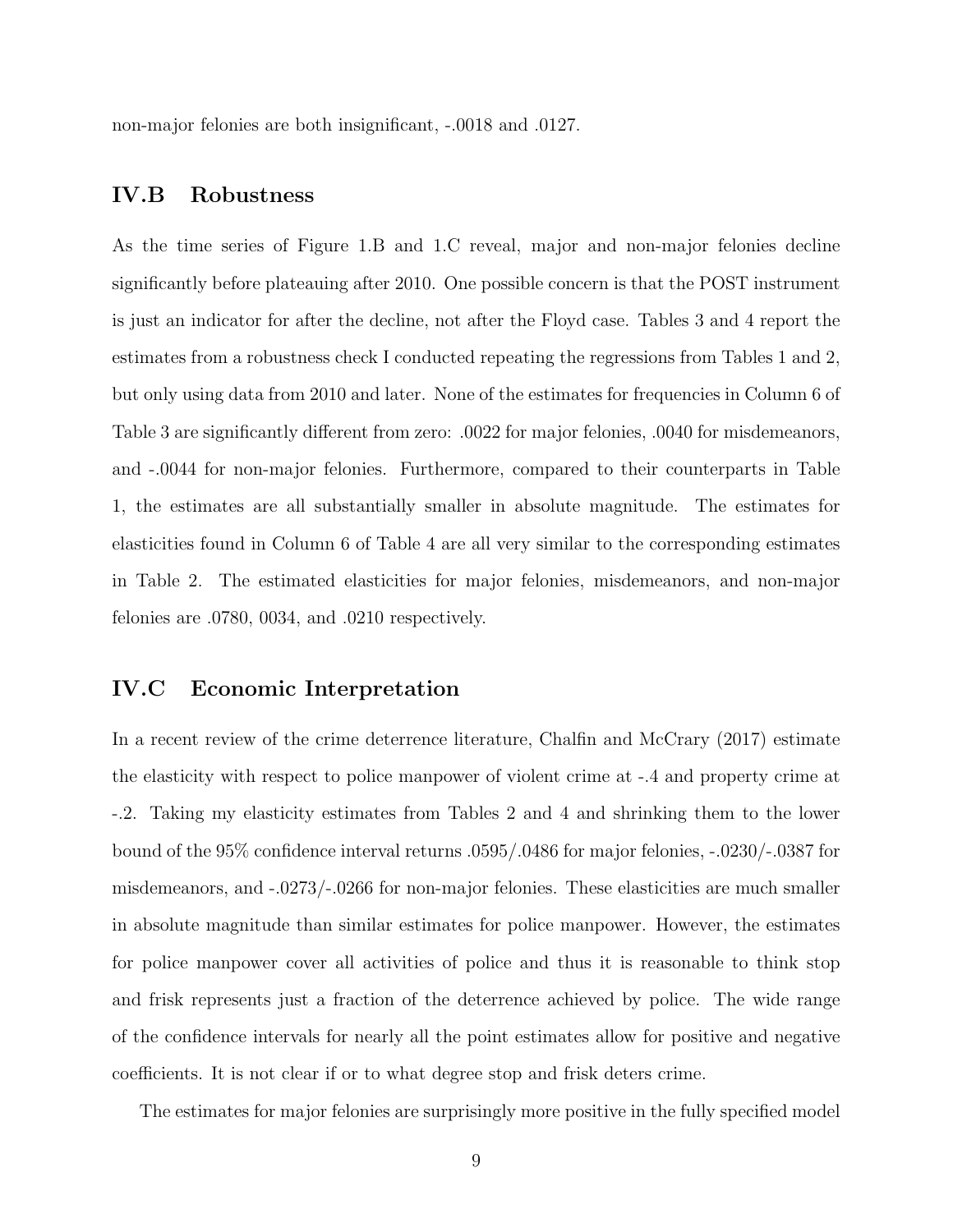than in the basic OLS regression. This is perhaps a spurious result and could be a result of incorrectly specified standard errors. Clustered standard errors could be larger than the ones specified in the tables, however preliminary tests I performed produced even smaller standard errors. What is clear is that there needs to be further research to fully identify the efficacy of stop and frisk.

## V Conclusion

Stop and frisk has garnered national attention due to the deep controversy as well as a few mentions by well-known public figures. President Trump advocated for nationwide stop and frisk in an interview stating, "We did it in New York, it worked incredibly well." On a more local level, in response to regulation of stop and frisk the president of the New York City Patrolmen's Benevolent Association said it would "ultimately accelerate the increase in crime and disorder." In this paper, I used the timing of Floyd v. City of New York (2013) as an instrument to estimate the deterrent effects of stop and frisk in New York City. Given the precipitous decline in stops following the court decision confirms the salience of the instrument and it is reasonable to assume independence since it is unlikely that the decision affected crime complaints. I estimate small insignificant deterrent effects of stop and frisk on crime complaints. However wide confidence intervals allow for positive and negative effects. Given my estimates it is entirely possible that stop and frisk deters crime.

Police departments have limited time and manpower, which mandates efficient practices. My results are mixed and suggest that stop and frisk may or may not have a deterrent effect on crime. New York City may have experienced diminished marginal stop effectiveness due to a quality decline or just oversaturation, which could explain my results. It is worth nothing that the cost to the individual of a stop is also non-trivial. The individual is inconvenienced and possibly experiences some degree of humiliation. In light of this and the decision of the Floyd case, it is even more important that effectiveness of police practices be measured and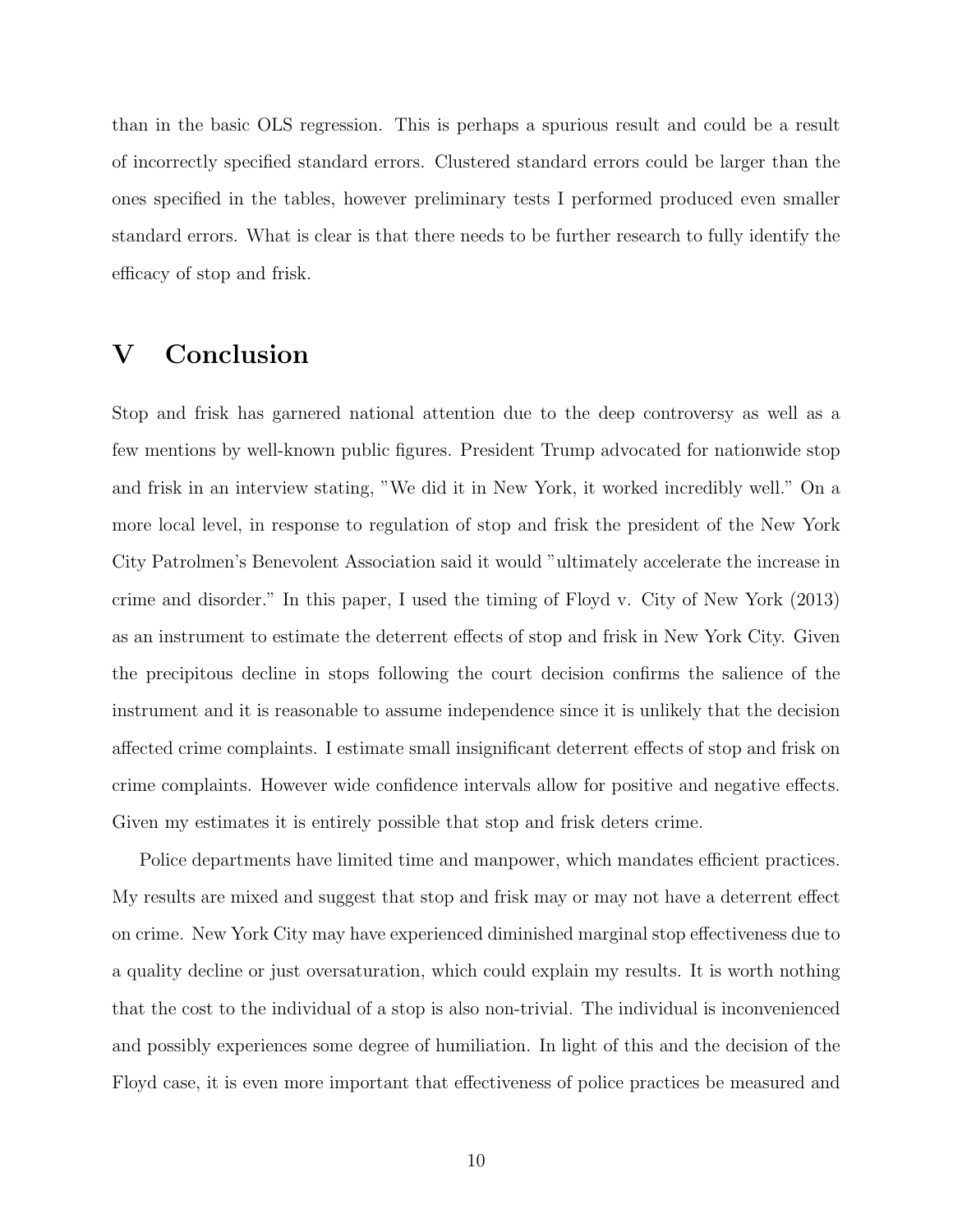evaluated. I have presented reasonable estimates of the causal effect of stop and frisk on crime, but further research is needed to hone in on estimates and to evaluate the effectiveness of similar police procedures in other cities.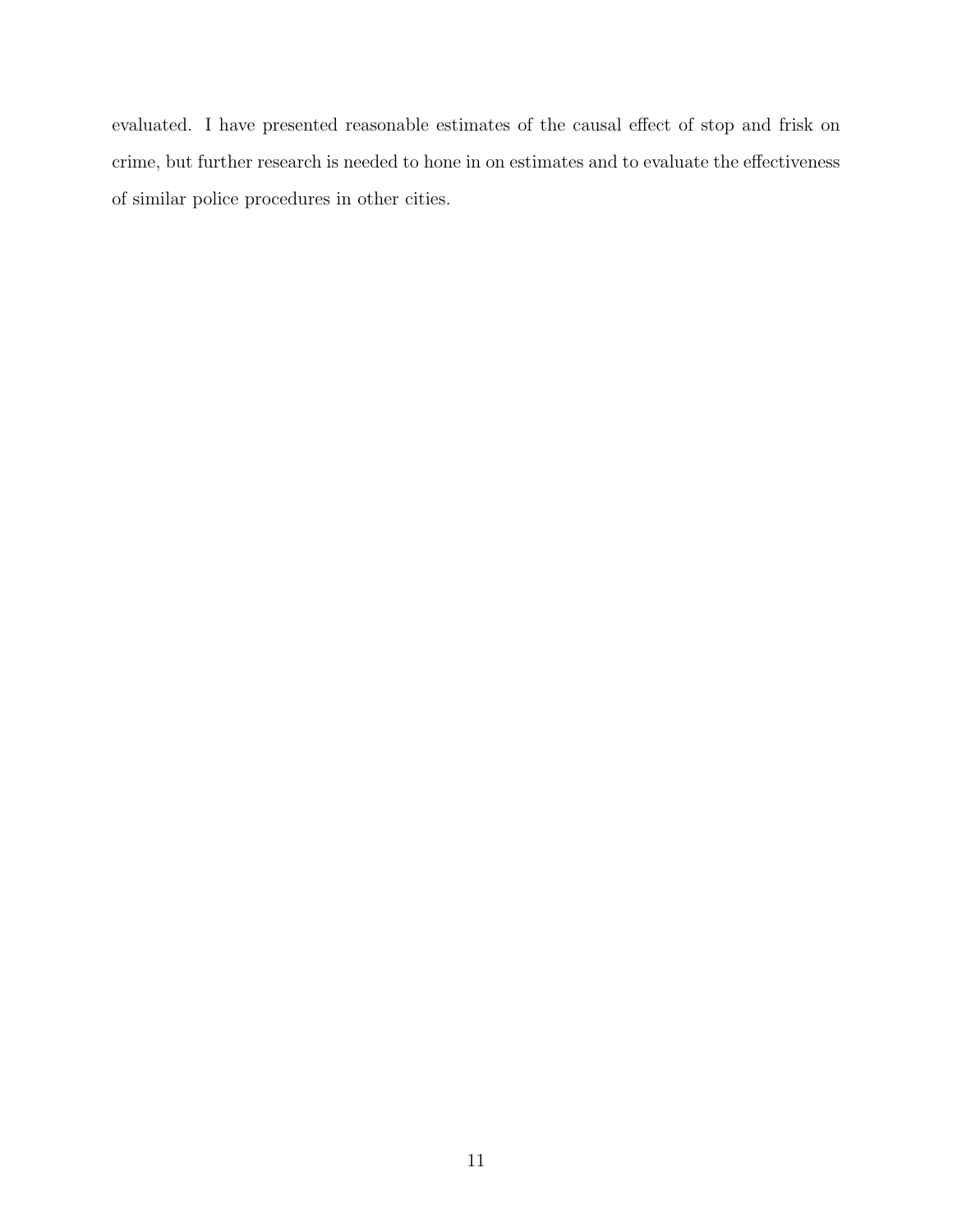## Tables and Figures

|                                              | <b>OLS</b>                  |                          |                         | IV                      |                          |                                |
|----------------------------------------------|-----------------------------|--------------------------|-------------------------|-------------------------|--------------------------|--------------------------------|
|                                              | $\left( 1\right)$           | $\left( 2\right)$        | (3)                     | $\left( 4\right)$       | (5)                      | (6)                            |
| Major felonies                               | $-0.0061**$<br>(0.0024)     | $-0.0152***$<br>(0.0018) | $-0.0029$<br>(0.0024)   | $0.0392***$<br>(0.0047) | $-0.0230***$<br>(0.0025) | $-0.0079$<br>(0.0066)          |
| Misdemeanors                                 | $0.0720***$<br>(0.0045)     | $0.0704***$<br>(0.0046)  | $0.0562***$<br>(0.0064) | $0.0866***$<br>(0.0075) | $0.0780***$<br>(0.0066)  | $0.0562***$<br>(0.0176)        |
| Non-major felonies                           | $0.0075***$<br>(0.0014)     | $0.0048***$<br>(0.0013)  | $-0.0003$<br>(0.0018)   | $0.0206***$<br>(0.0024) | 0.0024<br>(0.0019)       | $-0.0216***$<br>(0.0054)       |
| Precinct effects<br>Order of year polynomial |                             | ✓                        | √<br>$\overline{2}$     | 0                       |                          | $\checkmark$<br>$\overline{2}$ |
| Note:                                        | *p<0.1; **p<0.05; ***p<0.01 |                          |                         |                         |                          |                                |

Table 1: The Effect of Stops on Crime 2003 - 2015 (Frequencies)

| Table 2: The Effect of Stops on Crime 2003 - 2015 (Growth Rates) |  |  |
|------------------------------------------------------------------|--|--|
|------------------------------------------------------------------|--|--|

|                                              | <b>OLS</b>          |                   |                     | IV                |              |                     |
|----------------------------------------------|---------------------|-------------------|---------------------|-------------------|--------------|---------------------|
|                                              | $\left(1\right)$    | $\left( 2\right)$ | (3)                 | $\left( 4\right)$ | (5)          | (6)                 |
| Major felonies                               | 0.0028              | $0.0348***$       | $0.0371***$         | $-0.0021$         | $0.0523***$  | $0.0811***$         |
|                                              | (0.0039)            | (0.0054)          | (0.0056)            | (0.0049)          | (0.0103)     | (0.0110)            |
| Misdemeanors                                 | $0.0289***$         | $0.0182***$       | 0.0086              | $0.0436***$       | $0.0557***$  | $-0.0018$           |
|                                              | (0.0039)            | (0.0056)          | (0.0057)            | (0.0050)          | (0.0110)     | (0.0108)            |
| Non-major felonies                           | $0.0190**$          | $-0.0058$         | 0.0157              | $-0.0037$         | $-0.1064***$ | 0.0127              |
|                                              | (0.0074)            | (0.0107)          | (0.0107)            | (0.0095)          | (0.0214)     | (0.0204)            |
| Precinct effects<br>Order of year polynomial | ✓<br>$\overline{0}$ |                   | ✓<br>$\overline{2}$ | $\Omega$          |              | ✓<br>$\overline{2}$ |

 $Note:$   $*_{p<0.1; *_{p<0.05; **_{p<0.01}}$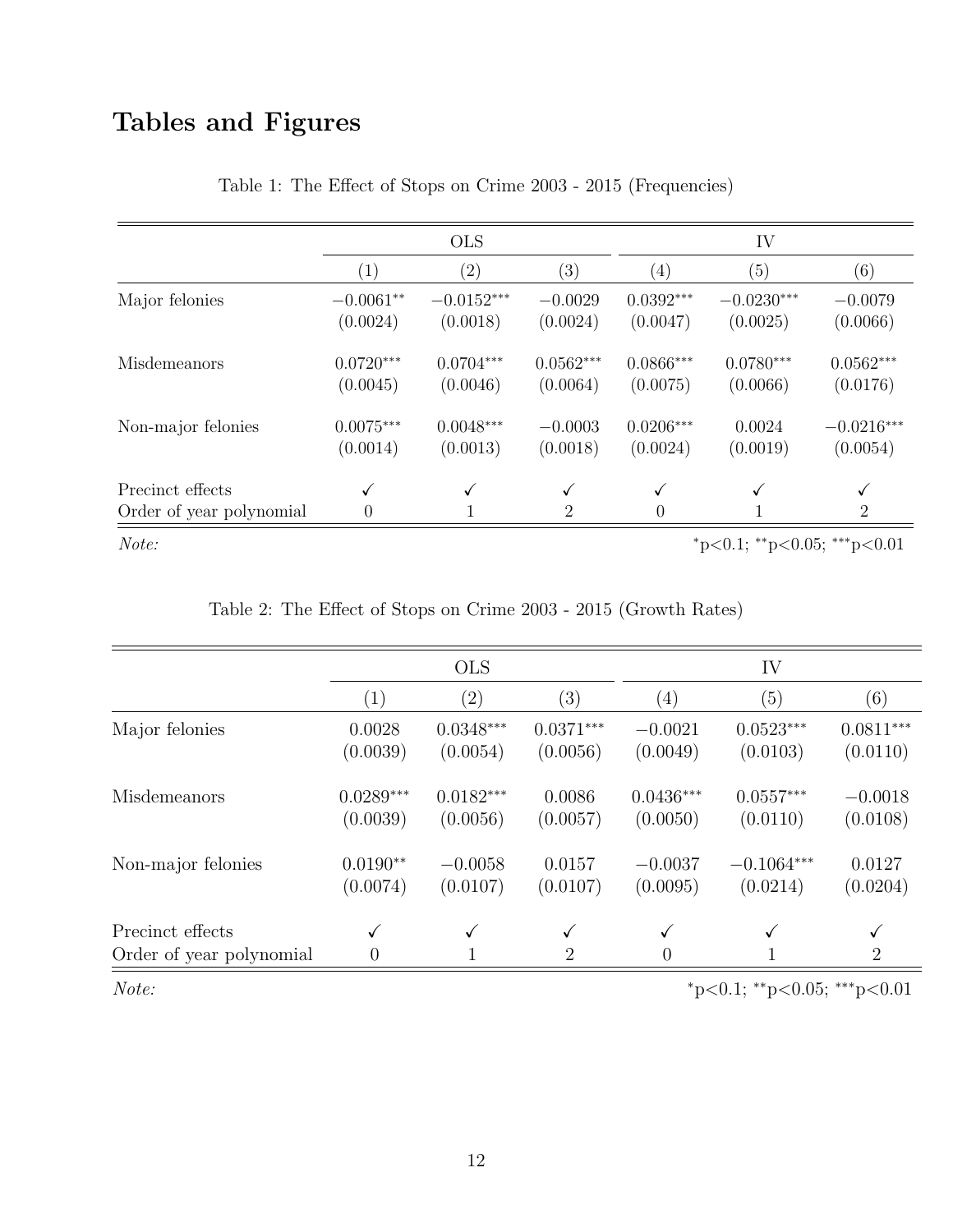|                                              | <b>OLS</b>                  |                              |                                | IV                             |                       |                       |
|----------------------------------------------|-----------------------------|------------------------------|--------------------------------|--------------------------------|-----------------------|-----------------------|
|                                              | (1)                         | $\left( 2\right)$            | (3)                            | (4)                            | (5)                   | (6)                   |
| Major felonies                               | 0.0017<br>(0.0013)          | 0.0011<br>(0.0020)           | $-0.0002$<br>(0.0019)          | 0.0020<br>(0.0016)             | 0.0022<br>(0.0051)    | 0.0022<br>(0.0048)    |
| Misdemeanors                                 | $0.0887***$<br>(0.0051)     | $0.0739***$<br>(0.0080)      | $0.0723***$<br>(0.0080)        | $0.0842***$<br>(0.0063)        | 0.0040<br>(0.0220)    | 0.0040<br>(0.0218)    |
| Non-major felonies                           | $0.0041***$<br>(0.0010)     | $0.0033**$<br>(0.0016)       | $0.0035**$<br>(0.0016)         | $0.0033***$<br>(0.0013)        | $-0.0044$<br>(0.0041) | $-0.0044$<br>(0.0041) |
| Precinct effects<br>Order of year polynomial | $\checkmark$<br>0           | $\checkmark$<br>$\mathbf{1}$ | $\checkmark$<br>$\overline{2}$ | $\checkmark$<br>$\overline{0}$ | $\checkmark$          | $\overline{2}$        |
| Note:                                        | *p<0.1; **p<0.05; ***p<0.01 |                              |                                |                                |                       |                       |

#### Table 3: The Effect of Stops on Crime 2003 - 2010 (Frequencies)

|                                              | <b>OLS</b>                  |                         |                         | IV                       |                         |                         |
|----------------------------------------------|-----------------------------|-------------------------|-------------------------|--------------------------|-------------------------|-------------------------|
|                                              | $\left( 1\right)$           | $\left( 2\right)$       | (3)                     | $\left( 4\right)$        | (5)                     | (6)                     |
| Major felonies                               | $0.0298***$<br>(0.0055)     | $0.0306***$<br>(0.0076) | $0.0399***$<br>(0.0078) | $0.0402***$<br>(0.0072)  | $0.0780***$<br>(0.0156) | $0.0780***$<br>(0.0150) |
| Misdemeanors                                 | $0.0238***$<br>(0.0054)     | $-0.0023$<br>(0.0071)   | $-0.0032$<br>(0.0075)   | $0.0427***$<br>(0.0071)  | 0.0034<br>(0.0140)      | 0.0034<br>(0.0140)      |
| Non-major felonies                           | $-0.0189**$<br>(0.0092)     | 0.0068<br>(0.0124)      | 0.0129<br>(0.0130)      | $-0.0329***$<br>(0.0119) | 0.0210<br>(0.0244)      | 0.0210<br>(0.0243)      |
| Precinct effects<br>Order of year polynomial | ✓<br>$\overline{0}$         |                         | √<br>$\overline{2}$     | 0                        |                         | $\overline{2}$          |
| Note:                                        | *p<0.1; **p<0.05; ***p<0.01 |                         |                         |                          |                         |                         |

## Table 4: The Effect of Stops on Crime 2010 - 2015 (Growth Rates)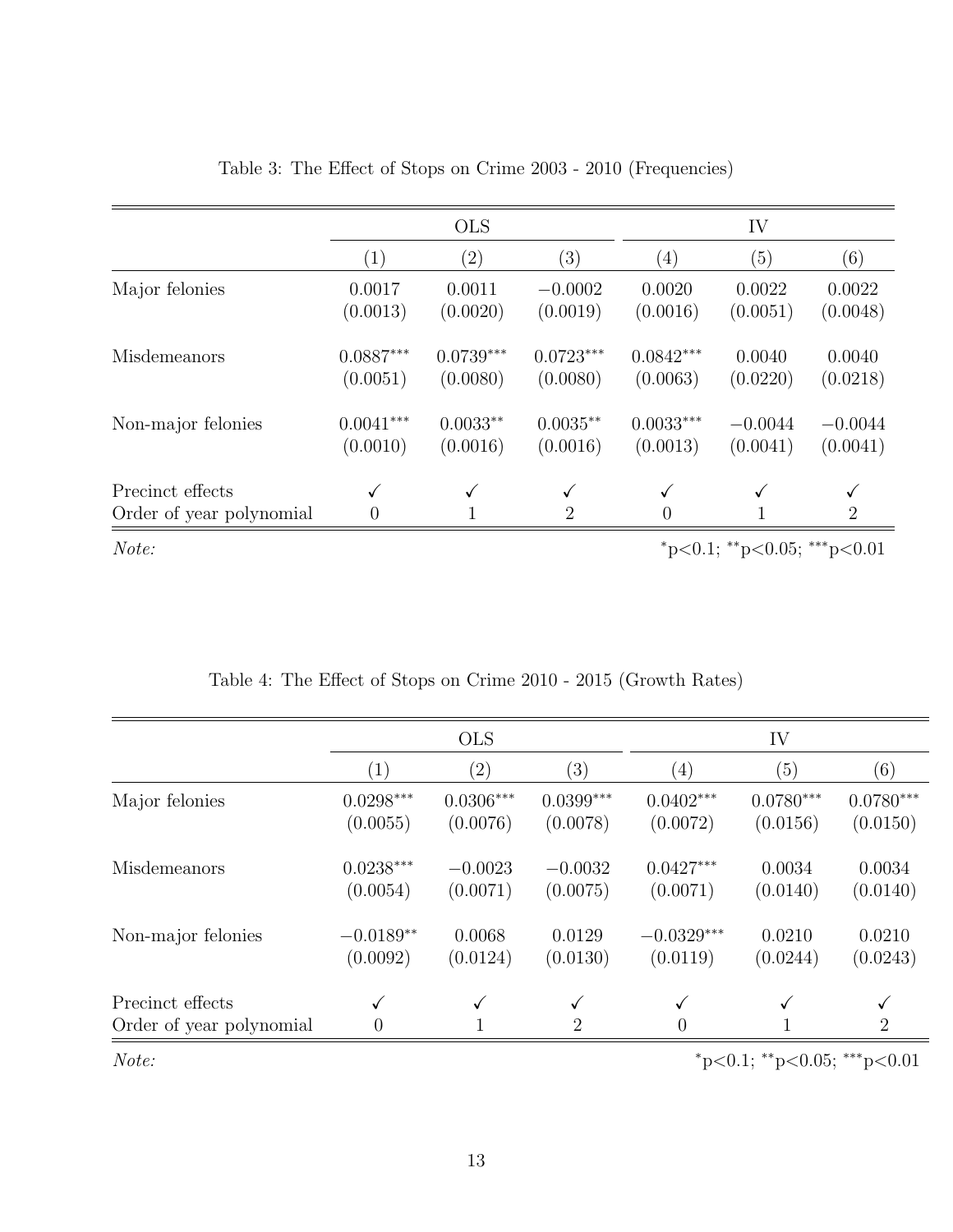|                         | Stop growth     |                   | Stop                  |                 |  |
|-------------------------|-----------------|-------------------|-----------------------|-----------------|--|
|                         | (1)             | $\left( 2\right)$ | (3)                   | (4)             |  |
| <b>POST</b>             | $-1.251***$     | $-1.228***$       | $-4,923.253***$       | $-5,185.139***$ |  |
|                         | (0.068)         | (0.032)           | (683.538)             | (329.438)       |  |
| year                    | $-56.872***$    |                   | $462,315.800***$      |                 |  |
|                         | (7.382)         |                   | (63,568.270)          |                 |  |
| year squared            | $0.014***$      |                   | $-115.004***$         |                 |  |
|                         | (0.002)         |                   | (15.831)              |                 |  |
| Constant                | $57,166.570***$ | $0.133***$        | $-464,618,201.000***$ | $6,311.613***$  |  |
|                         | (7,412.645)     | (0.016)           | (63, 811, 619.000)    | (158.337)       |  |
| Observations            | 911             | 911               | 987                   | 987             |  |
| $\mathrm{R}^2$          | 0.676           | 0.613             | 0.316                 | 0.201           |  |
| Adjusted $\mathbb{R}^2$ | 0.675           | 0.612             | 0.314                 | 0.200           |  |
| Residual Std. Error     | 0.388           | 0.423             | 4,038.684             | 4,362.184       |  |
| F Statistic             | $629.913***$    | $1,437.403***$    | 151.706***            | 247.726***      |  |

## Table 5: First Stage Results

 $Note:$   $*_{p<0.1; *_{p<0.05; **_{p<0.01}}$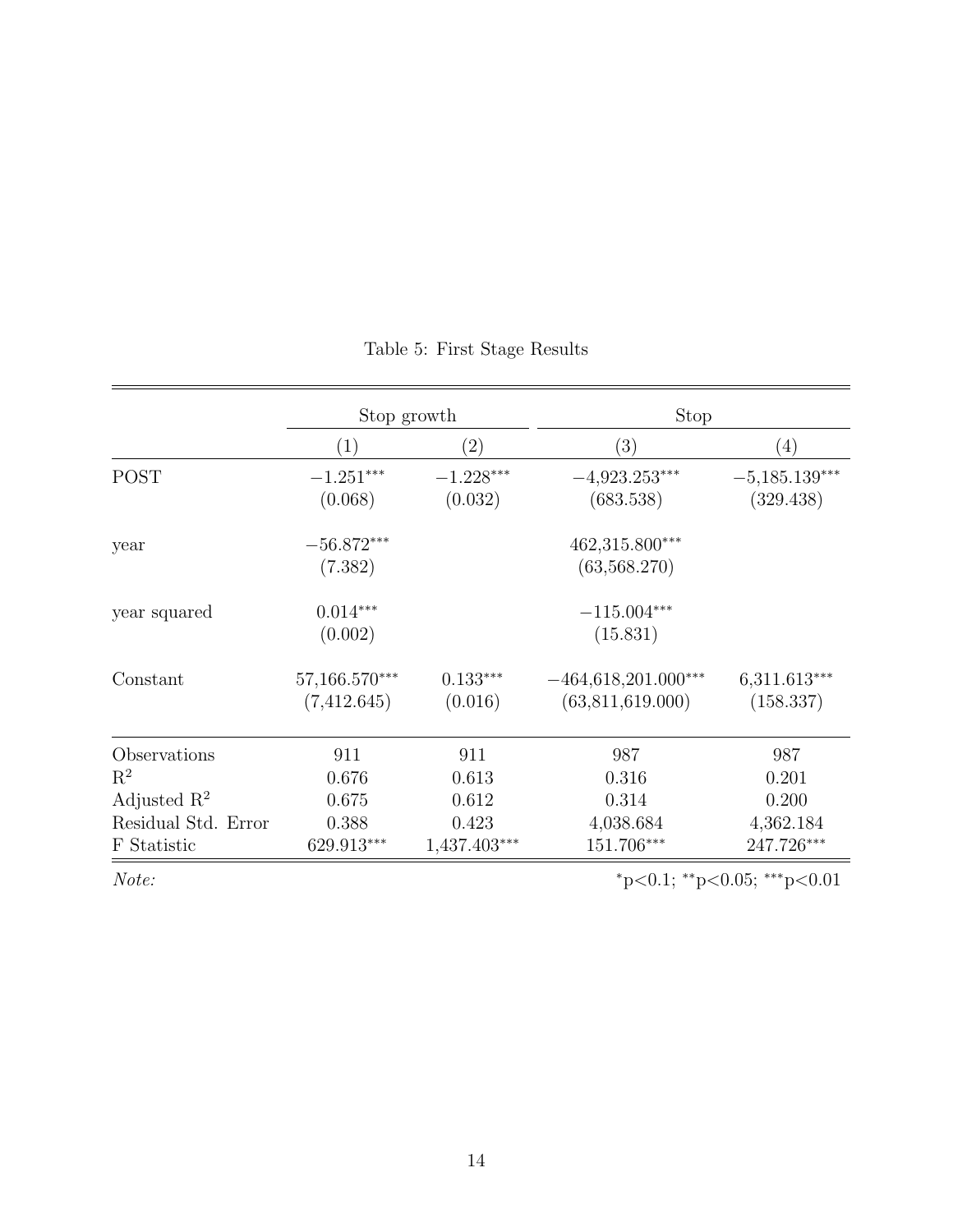

Figure 1: Trends in Stop and Frisk and Crime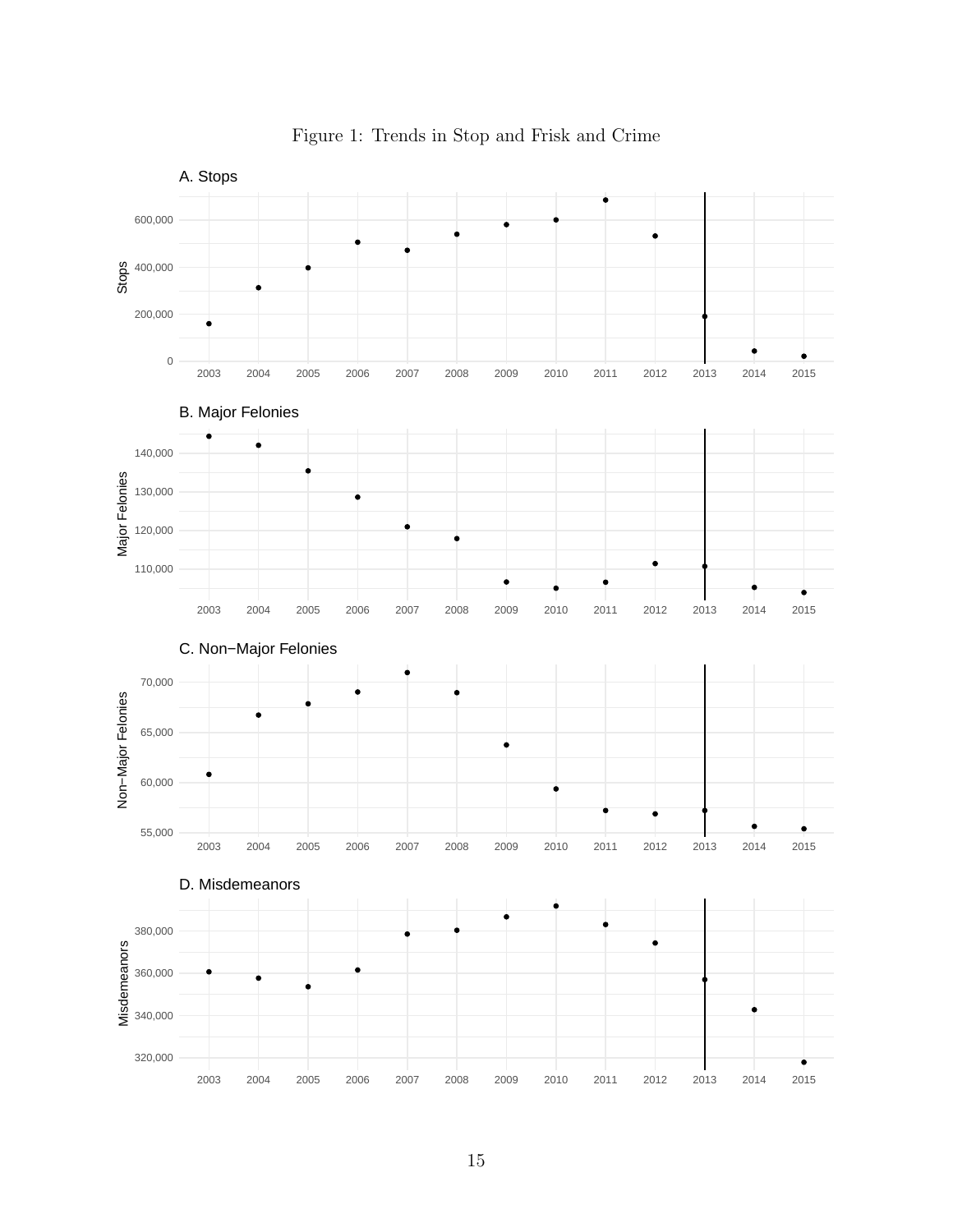

Figure 2: Crime Complaints Against Stops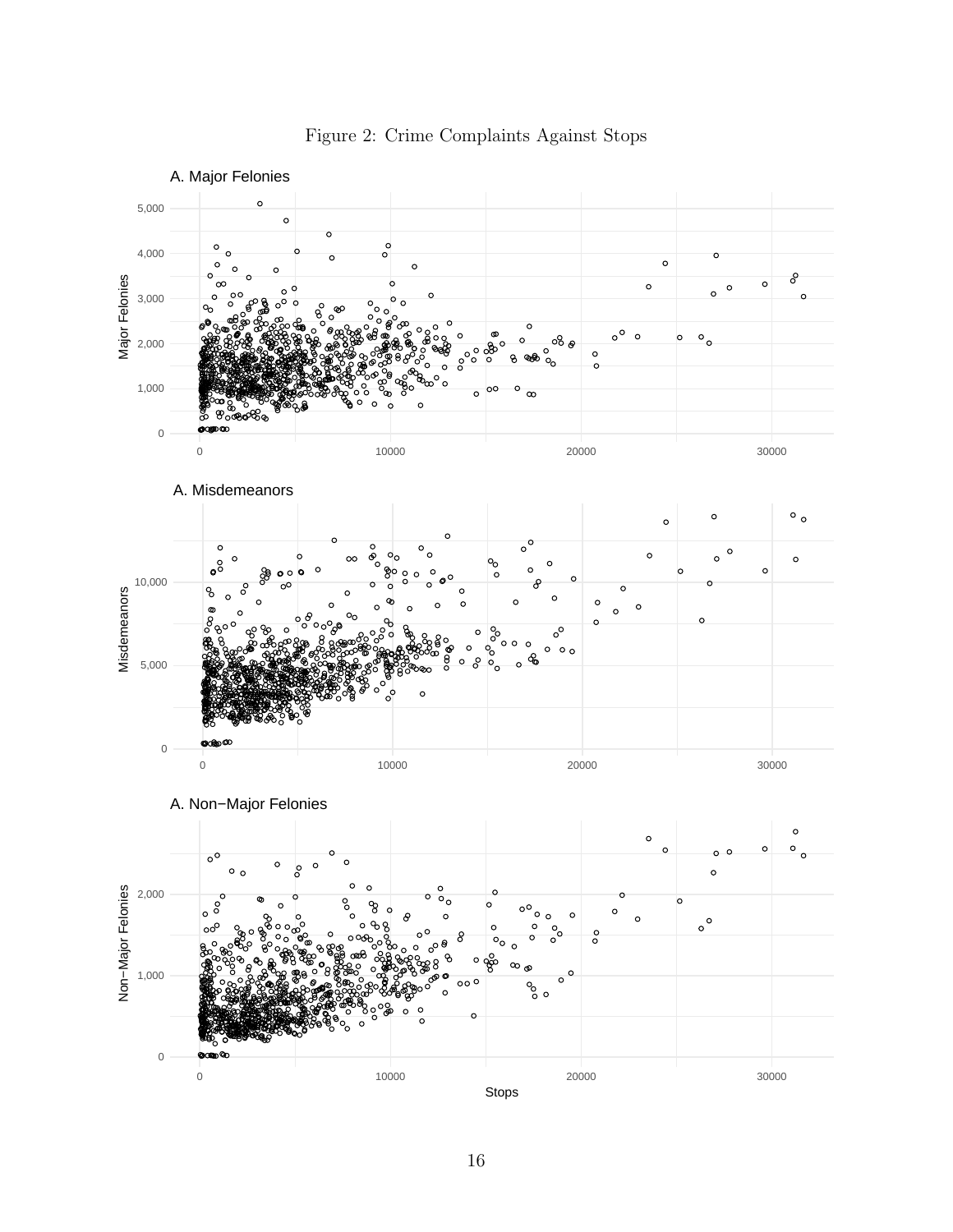## References

Becker, G. S. (1968). Crime and Punishment: An Economic Approach. Journal of Political Economy, 76(2), 169-217.

Chalfin, A., and Mccrary, J. (2017). Criminal Deterrence: A Review of the Literature. Journal of Economic Literature, 55(1), 5-48.

Chandrasekher, A. C. (2016). The Effect of Police Slowdowns on Crime. American Law and Economics Review, 18(2), 385-437.

Corman, H., and Mocan, N. (2002). "Carrots, Sticks and Broken Windows," Working Paper.

Di Tella, R., and Schargrodsky, E. (2004). Do Police Reduce Crime? Estimates Using the Allocation of Police Forces After a Terrorist Attack. American Economic Review, 94(1), 115-133.

Ehrlich, I. (1973). Participation in Illegitimate Activities: A Theoretical and Empirical Investigation. Journal of Political Economy, 81(3), 521-565.

Floyd, et al v. City of New York, et al., U.S. District Court, Southern District of New York, 08 Civ 1034 (SAS), 2013

Gelman, A., Fagan, J., and Kiss, A. (2007). An Analysis of the New York City Police Department's ?Stop-and-Frisk? Policy in the Context of Claims of Racial Bias. Journal of the American Statistical Association, 102(479), 813-823.

Kelling, G. L., and Wilson, J. Q. (1982, March). Broken Windows: The police and neighborhood safety. The Atlantic.

Klick, J., and Tabarrok, A. (2005). Using Terror Alert Levels to Estimate the Effect of Police on Crime. The Journal of Law and Economics, 48(1), 267-279.

Lee, David and Justin McCrary (2009). "The Deterrent Effect of Prison: Dynamic Theory and Evidence," Working Paper.

Levitt, Steven D. (1997). "Using Electoral Cycles in Police Hiring to Estimate the Effect of Police on Crime." American Economic Review 87: 270-290.

McCrary, J. (2002). Using Electoral Cycles in Police Hiring to Estimate the Effect of Police on Crime: Comment. American Economic Review, 92(4), 1236-1243.

Nelson, L. (2016, September 21). Trump calls for nationwide 'stop-and-frisk' policy. Retrieved from http://www.politico.com/story/2016/09/donald-trump-stop-and-frisk-228486